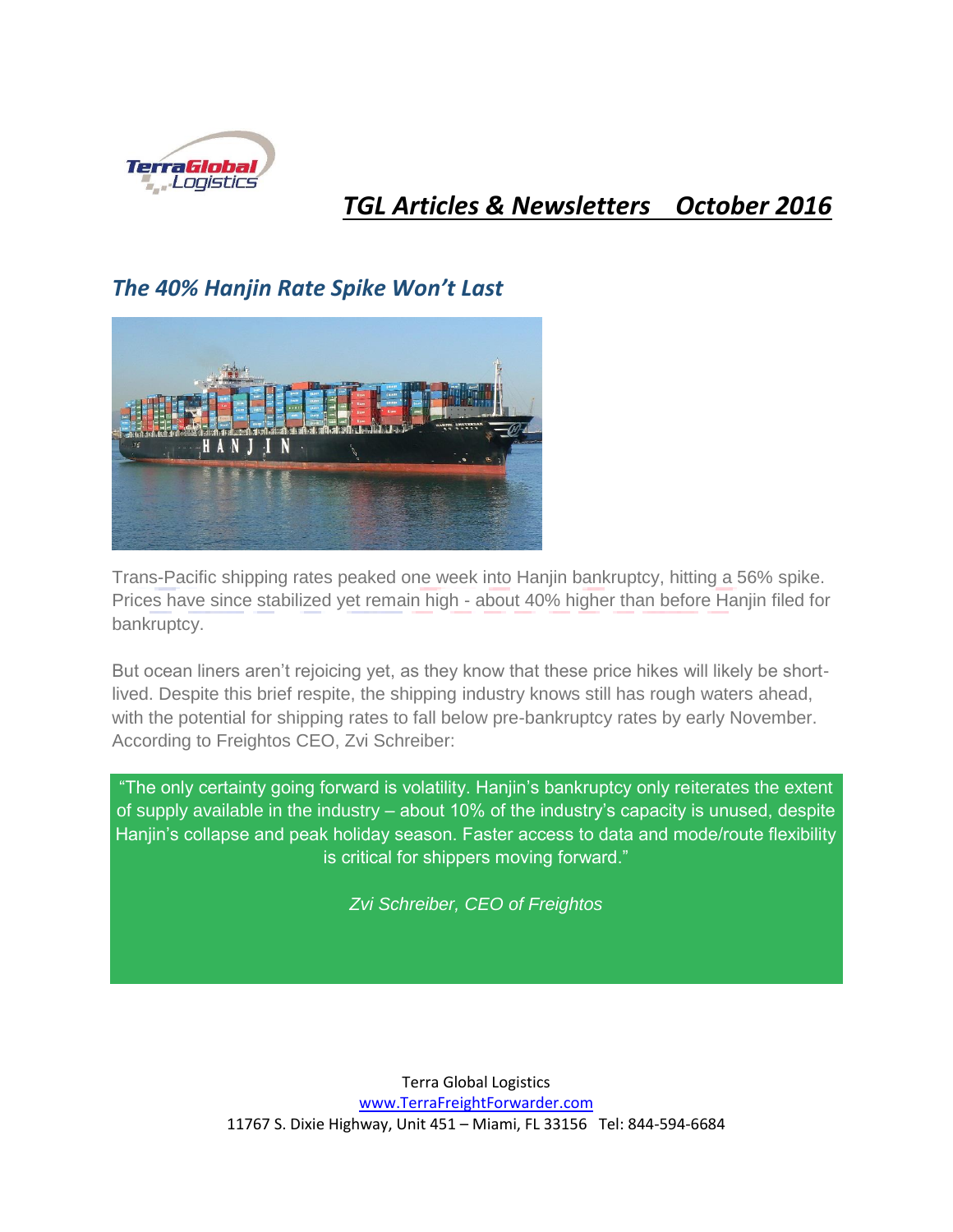# Here's why ocean freight rates are going to drop:

#### **Overcapacity**

Efforts to reverse rampant overcapacity in the freight shipping industry have still proved to be ineffective. According to [Alphaliner,](http://shippingwatch.com/secure/carriers/Container/article9012840.ece) the three leading carriers – Maersk, MSC, and CMA CGM – have seen their TEU capacity grow by a factor of 17x, 35x and 50x respectively, while the container market has only expanded by 6x. And this expansion in size of fleet is set to continue. According to Alphaliner, the industry's top five carriers currently have an average of 20% fleet growth on their order books.

It gets worse. By the end of the year, a full [10% of the world's container shipping capacity](http://www.joc.com/maritime-news/overcapacity-plague-container-lines-years-analysts-say_20160920.html) will have been taken off of the market, with 500,000 TEUs of capacity scheduled to be scrapped and an additional 1.5 million TEUs of capacity currently idle). Despite these changes, this contraction will still not have reduced supply enough to be more in sync with existing demand.

Even if Hanjin, which operates (operated?) 2.6% of the market's TEU capacity, is completely removed from the market, there is more than enough available shipping capacity to compensate for the floundering South Korean company's [547,606 TEU](http://www.alphaliner.com/top100/) capacity.

This situation has been severely exacerbated by there currently being an incredible four times more idle capacity in the market than last year, driven by more ships – especially super-sized ships – coming into commission. With so much idle capacity, it's tempting for hard-pressed CEOs of pressured carriers to grab the opportunity in Hanjin's demise.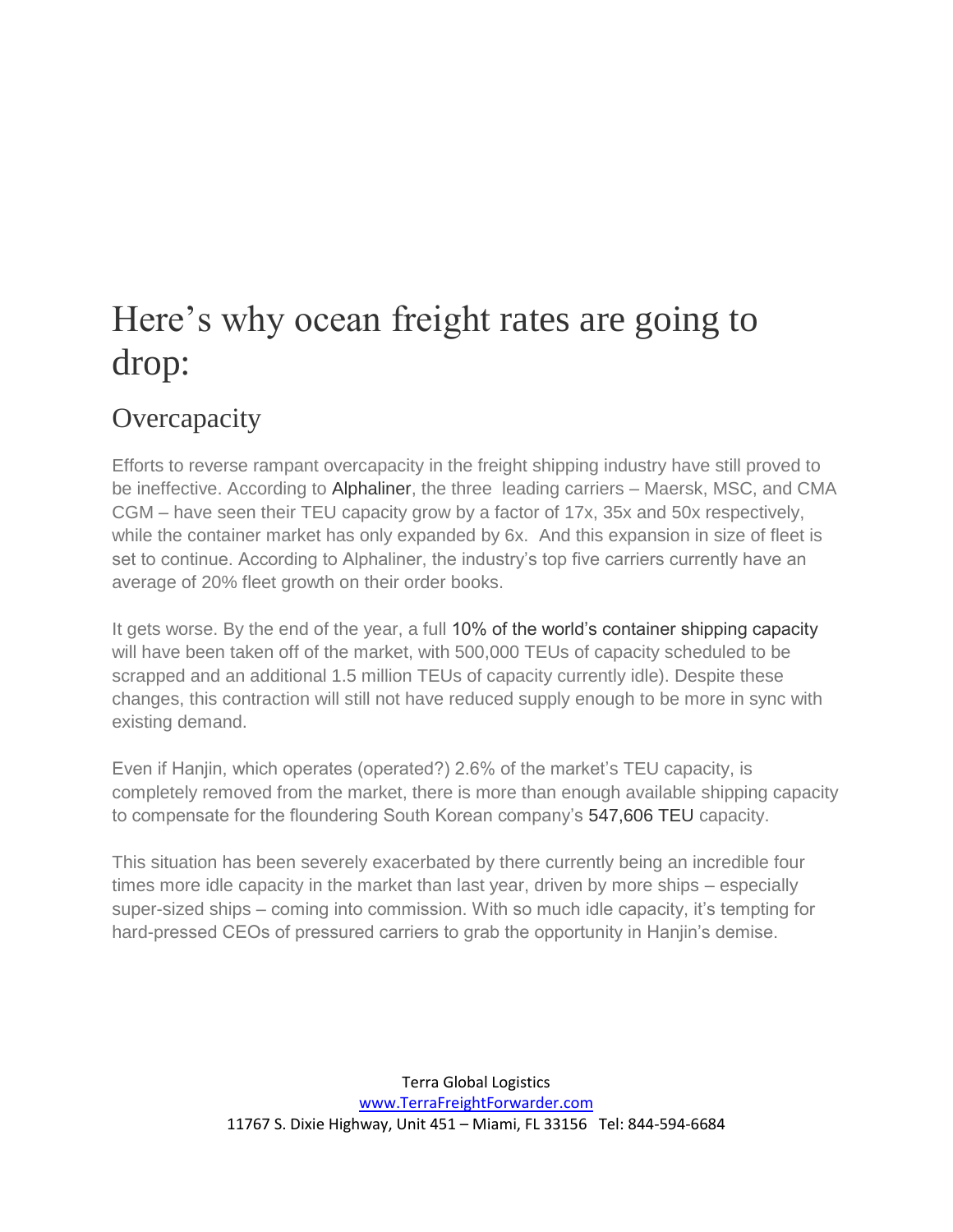### Overcompensation

And that's exactly what's happened.

Hanjin controlled over 8% of the trans-Pacific route. Carriers like Maersk are [operating](https://www.ft.com/content/94281be6-7a7a-11e6-ae24-f193b105145e) new routes, and [COSCO](http://www.hellenicshippingnews.com/cosco-shipping-sees-better-2017-as-hanjin-collapse-pushes-up-rates/) and [Evergreen](http://globaltrademag.com/global-logistics/ocean-carriers/evergreen-responds-hanjin-disruptions?gtd=3850&scn=ocean-carriers) are also responding to the sudden opportunity. The sudden boon from Hanjin's bust isn't limited to ocean – air carriers are benefitting. Bloomberg reported that Samsung Electronics may be forced to charter 16 airplanes to move cargo stuck on two Hanjin ships, paying at least [\\$8.8 million dollars](http://www.bloomberg.com/news/articles/2016-09-07/samsung-says-38-million-of-goods-on-board-two-hanjin-vessels) for the mode shift.

There is a downside to this. As more carriers swoop in to capitalize on the short-term backlog, the rush of additional ships operating along the lane are likely to lead to an overcompensation along these routes. This will, as expected, push the currently high prices back down again.

# Global Shipping Recession

Over-capacity isn't new to carriers, which is why the pace of construction has slowed for the leading ocean liners. However, while TEU supply growth rate is finally at a low of 2.9%, shipping demand growth is also anticipated to be fairly flat, hovering [between 2%-4%,](http://www.joc.com/maritime-news/overcapacity-plague-container-lines-years-analysts-say_20160920.html) according to a BCG director quoted in the Journal of Commerce. This is well-manifested at the Port of Hong Kong. Between 2011 and 2015, throughput of containers declined by 18%, from 24,834 containers to 20,073. This decline continued in the first two quarters of 2016: a 12% QoQ drop in Q1 followed by an 8% drop in Q2.

## Seasonality

While the magnitude of the recent spike in trans-Pacific rates is unusual, its existence is not. September typically sees an increase in shipping rates along the trans-Pacific route, as companies gear up for Thanksgiving and Christmas shoppers. Consequently, that 40% spike is a likely conflation with general holiday increases, albeit higher than most year. The effect of holiday rate increases tends subside by the middle of October. This year should be no different.